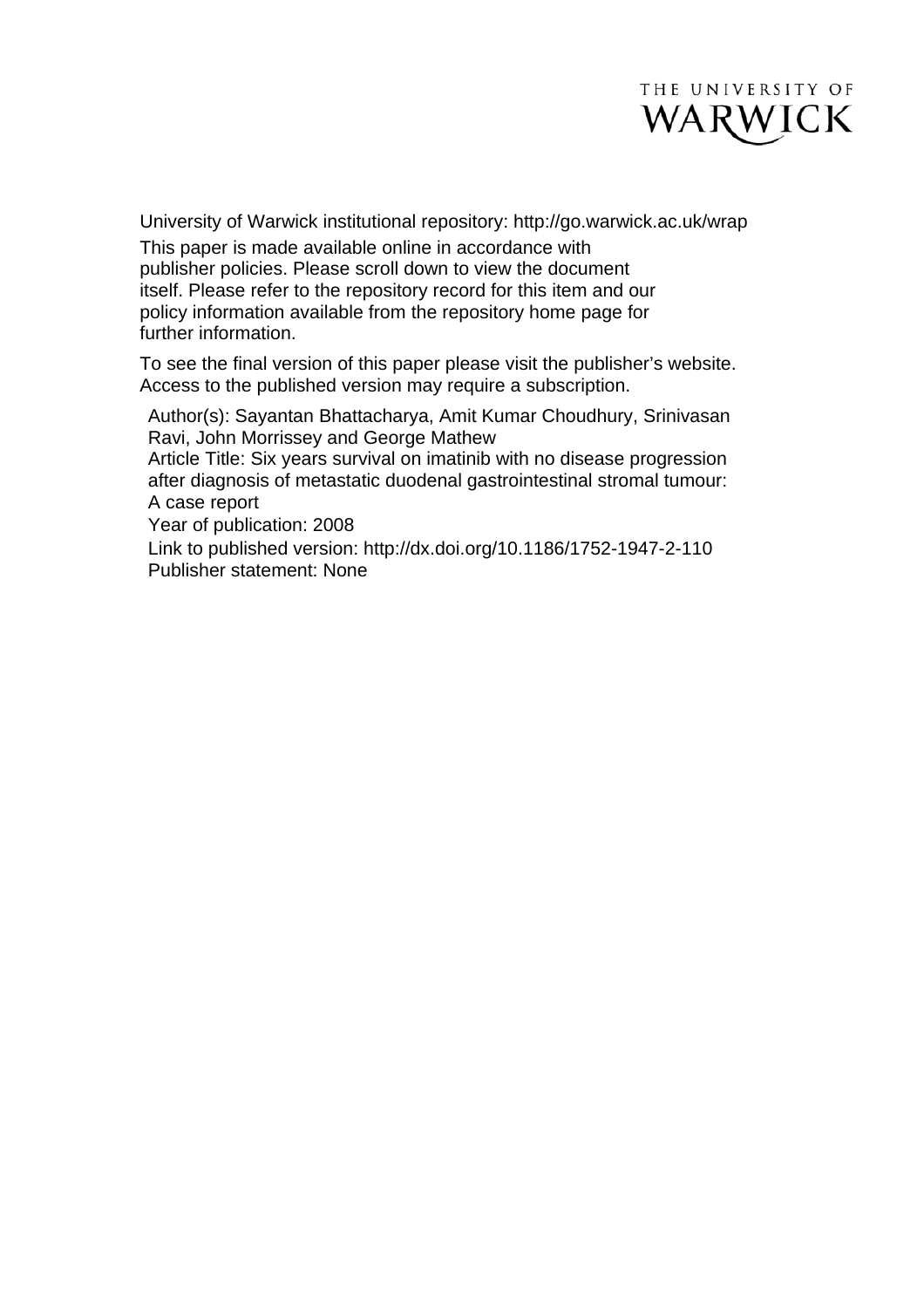# Case report **[Open Access](http://www.biomedcentral.com/info/about/charter/)**

**[BioMed](http://www.biomedcentral.com/)** Central

# **Six years survival on imatinib with no disease progression after diagnosis of metastatic duodenal gastrointestinal stromal tumour: A case report**

Sayantan Bhattacharya\*1, Amit Kumar Choudhury2, Srinivasan Ravi2, John Morrissey<sup>3</sup> and George Mathew<sup>1</sup>

Address: 1Department of General Surgery, George Eliot Hospital, College Street, Nuneaton, Warwickshire CV10 7DJ, UK, 2Department of General Surgery, Victoria Hospital, Whinney Heys Road, Blackpool, Lancashire FY3 8NR, UK and 3Institute of Clinical Sciences, Warwick Medical School, Coventry CV4 7AL, UK

Email: Sayantan Bhattacharya\* - rxsayantan@rediffmail.com; Amit Kumar Choudhury - timac4@gmail.com; Srinivasan Ravi - Mr.ravi@bfwhospitals.nhs.uk; John Morrissey - jmorrissey@grnleft.demon.co.uk; George Mathew - acm1914@hotmail.com \* Corresponding author

> Received: 11 July 2007 Accepted: 18 April 2008

Published: 18 April 2008

*Journal of Medical Case Reports* 2008, **2**:110 doi:10.1186/1752-1947-2-110

[This article is available from: http://www.jmedicalcasereports.com/content/2/1/110](http://www.jmedicalcasereports.com/content/2/1/110)

© 2008 Bhattacharya et al; licensee BioMed Central Ltd.

This is an Open Access article distributed under the terms of the Creative Commons Attribution License [\(http://creativecommons.org/licenses/by/2.0\)](http://creativecommons.org/licenses/by/2.0), which permits unrestricted use, distribution, and reproduction in any medium, provided the original work is properly cited.

# **Abstract**

**Introduction:** A duodenal Gastrointestinal Stromal Tumour (GIST) is a rare finding and until recently advanced disease had a poor prognosis. A PubMed search revealed no reports of more than five years survival of inoperable GIST on chemotherapy with WHO performance status zero.

**Case Presentation:** A 68 year old female was diagnosed with unresectable GIST in the duodenum with metastasis to liver, pancreas and omentum in November 2001. She was commenced on imatinib mesylate (Glivec) chemotherapy. This case report was prepared from the medical records and radiology reports. She had good tolerance with stable disease. After six years her CT scan showed no disease progression and her WHO performance status was zero.

**Conclusion:** This report supports the view that imatinib is a safe and effective drug in controlling disease progression in advanced metastatic GIST and plays an important role in improving the patient's quality of life.

# **Introduction**

A duodenal tumour, especially a gastrointestinal stromal tumour (GIST), is a rare finding and until recently advanced disease had a poor prognosis. A PubMed search revealed only a few reports of prolongation of the lives of patients with advanced duodenal GIST by treatment with imatinib. The maximum length of follow up was 29 months [1] from diagnosis. A recent study suggested that the prognosis for unresectable and/or metastatic GIST is poor with few if any patients surviving more than five years [2].

#### **Case Presentation**

A previously fit and well, 68-year-old female presented in November 2001 with recent onset of epigastric discomfort, significant loss of appetite and melaena. She had also lost 5 kilos in weight over a three-week period. Over the previous few weeks, she was mostly confined to bed, as she was extremely lethargic.

Upper gastrointestinal endoscopy (Figure 1c) revealed a pre-ampullary tumour in the second part of the duodenum. Histology confirmed the tumour to be a GIST with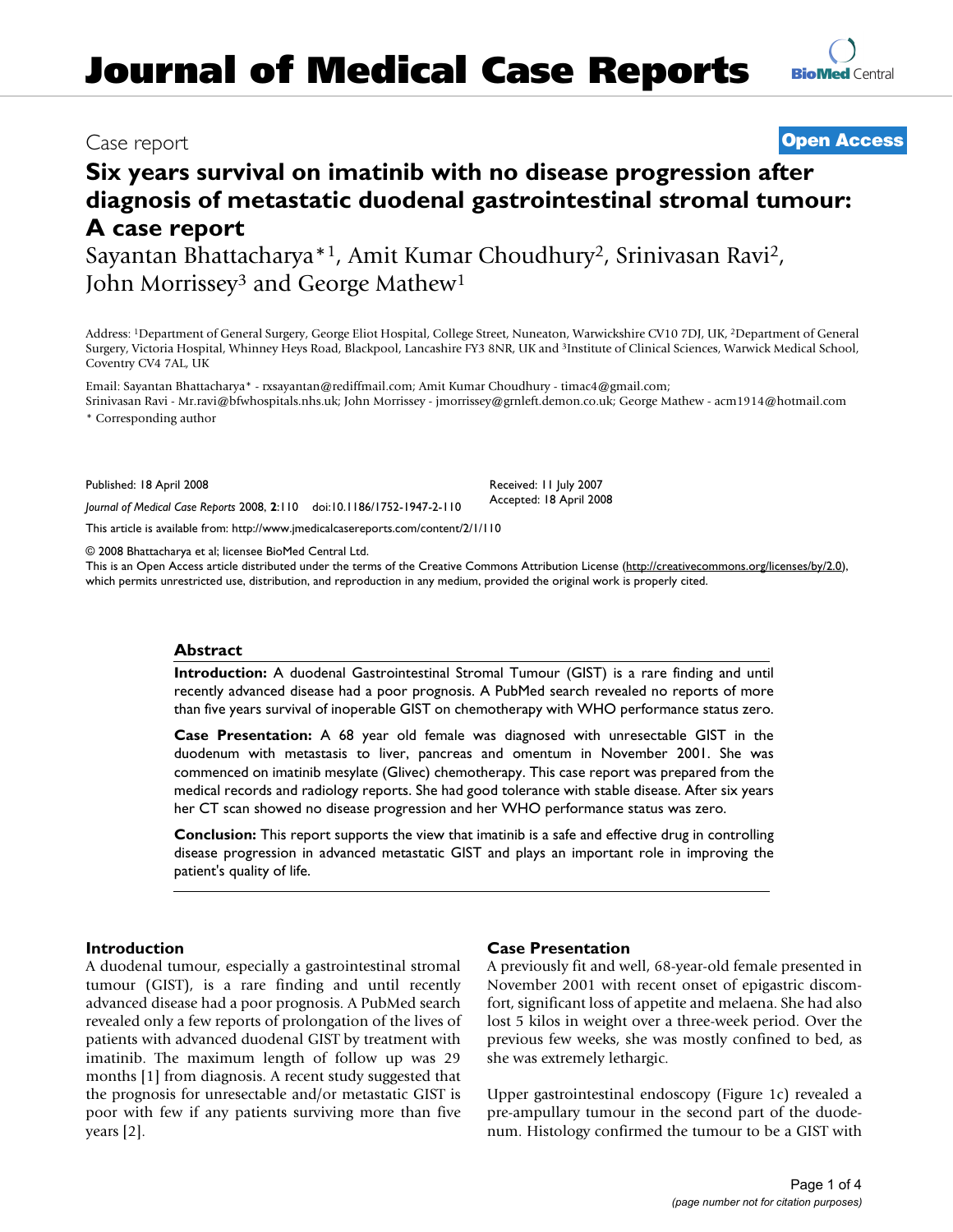





more than 10 mitotic activities per 50 high power fields (HPF) (Figure 1a). The tumour was found to be positive for a deletion mutation in exon-11 (of the c-KIT exon) (Figure 1b). Computerised tomography (CT) of the abdomen showed multiple metastatic deposits in the liver (Figure 2a). At laparotomy the tumour was found to involve the liver, pancreas and omentum. A hard lump in the right paracolic gutter was inseparable from the right kidney. Owing to the extensive nature of the disease the abdomen was closed without any resection.

Oncology assessment recorded a WHO performance status of three (see Additional file 1). She was commenced on Imatinib Mesylate (Glivec) 400 mg once daily. By September 2002 her WHO performance status was zero. She had mild nausea but her appetite was normal and she had no urinary or bowel symptoms. Full blood counts and renal function tests were normal. Her liver function tests were abnormal even before treatment, probably a result of hepatic metastases, and this persisted.





After 28 months of treatment she developed minor side effects including infrequent diarrhoea and watery painful eyes. Her regime was modified to four weeks on treatment with an off period for the next two weeks and this improved her symptoms. The daily dose remained at 400 mg. At her most recent review in December 2007 she remained symptomatically well. She was mobile and had no difficulties in performing her daily activities. She was followed up with a CT scan (Figure 2b and 2c) but she refused any further endoscopic investigations.

# **Discussion**

GIST is a rare form of sarcoma arising either from the interstitial cells of cajal (ICCs) or from less differentiated stem cells. The ICCs are located in the muscle layer of the gastrointestinal tract. GIST can occur anywhere but mainly affects the stomach (60%), jejunum and ileum (30%), duodenum (4–5%), rectum (4%), colon and appendix  $(1-2\%)$  and oesophagus  $(\langle 1\% \rangle)$  [3]. Rarely extra-gastrointestinal GIST occurs in the vicinity of the stomach or intestines [3]. The overall incidence has been estimated at 10–20 per million.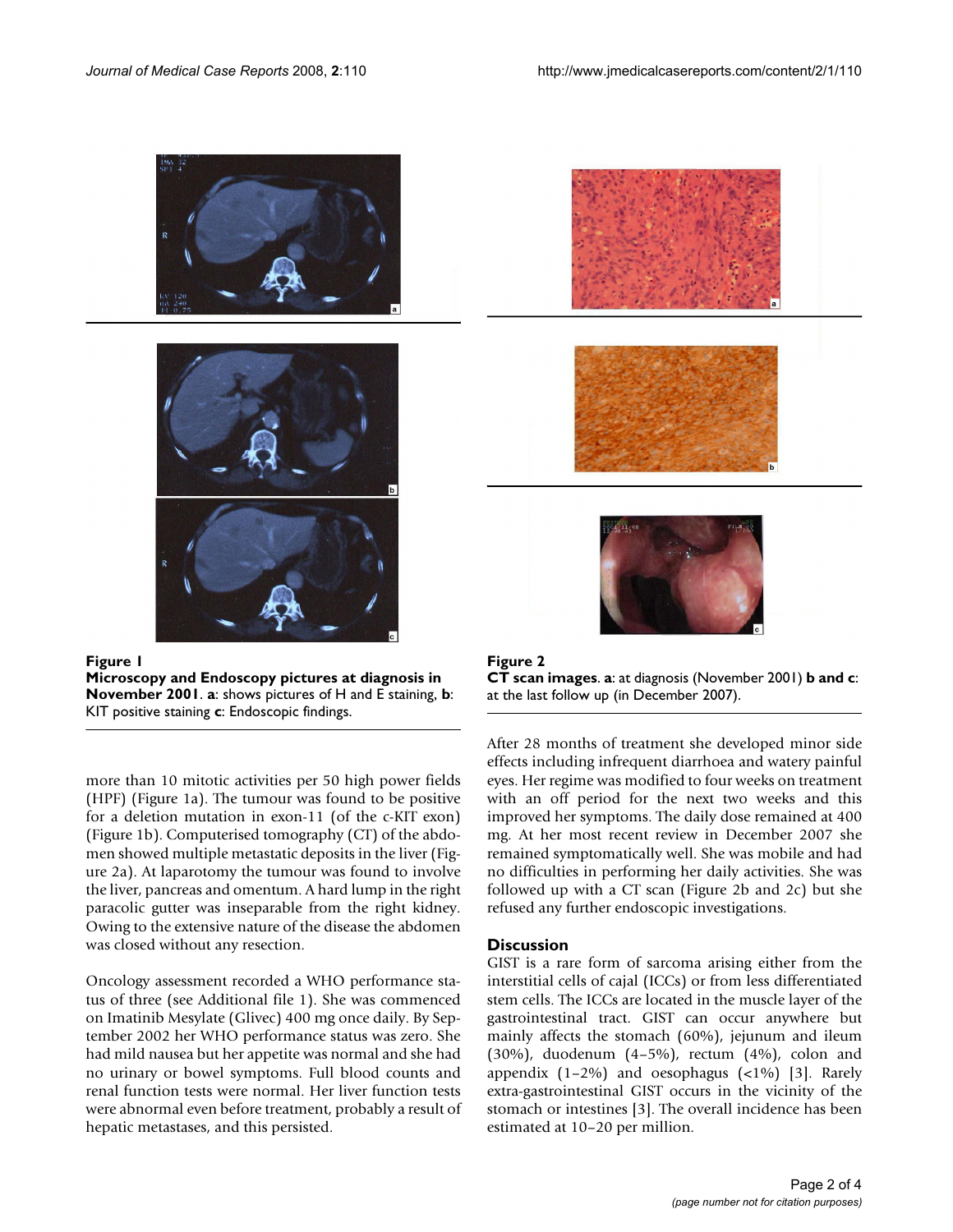There has been extensive study of GIST to determine whether tumour size, mitotic activity and genetic characteristics predict disease progression. GISTs more than 5 cm in size, independent of mitotic rate, have a moderate risk for metastases, and all tumours with less than 5 mitoses per 50 HPFs have a high risk for metastases. Miettinen and Lasota reasoned that when data are analysed by regression models tumour size may appear to show greater predictive value because mitotic count reaches a 'saturation point' when counts exceed 10 per 50 HPFs [3].

Bearzi et al [4] reviewed 158 cases of GIST. Only 12% of patients with a mitotic count over 10 per 50 HPFs remained disease-free after surgery, and all patients with a mitotic count over 20 per 50 HPFs experienced recurrence. They argued that if the combination of size and mitotic count place a tumour in the high-risk category, then the mitotic count might be the more indicative variable.

Recent papers suggest a mutation found in a GIST may predict its likelihood of recurrence. Emile et al [5] and Martin et al [6] identified specific mutations within c-KIT exon 11 which were associated with metastasis and poor prognosis. Several papers have found that patients with deletions in exon-11 rather than substitutions or duplications have a greater probability of recurrence or metastasis than other GIST patients [7,8].

If these results are confirmed and expanded they could provide a rationale for identifying patients who need closer monitoring or perhaps adjuvant chemotherapy post-surgery to prevent recurrence rather than after the appearance of metastasis in line with guidance by the UK National Institute of Clinical Excellence (NICE; see Additional file 2).

Cell proliferation in a GIST is a result of the activation of growth factor receptors. KIT and platelet derived growth factor receptor alpha (PDGFRA) tyrosine kinases [9] are normally present on the ICCs. When the genes of these receptor cells are mutated activation take place without stimulation by the respective ligands (constitutive activation). This causes tumour growth.

Imatinib Mesylate (Glivec) is the first effective treatment for GIST. Imatinib binds to the intracellular activation pockets of the KIT and PDGFRA receptors in their inactive position, blocking their binding to ATP and preventing growth signals being sent, which stops disease progression. Drug response is related to the type of mutation of the c-KIT exon. Patients with the more common exon-11 mutation are most sensitive to imatinib [10] whereas patients with the exon-9-mutation, mostly found in those with small intestinal GIST, are the least sensitive [11].

The most commonly reported side effects of imatinib are nausea, diarrhoea, periorbital oedema, muscle cramps, fatigue, rash and headache. The most common serious adverse events are unspecified haemorrhage and neutropenia, each occurring in approximately 5% of patients (see Section 4.1.9 in [2]).

In our patient, imatinib was extremely effective in controlling the disease process. This was most likely a result of the type of mutation (exon-11) that was present in this tumour. The WHO performance status at diagnosis was three. Since September 2002, her WHO performance status has remained at zero. She had suffered from minor side effects of the drug like diarrhoea and watery painful eyes. She was reviewed in the oncology clinic and the change of regime to four weeks on and two weeks off the drug relieved these side effects.

# **Conclusion**

There have been articles published on the effectiveness of imatinib but very few have shown a six-year disease-controlled survival with a good quality of life when extensive spread of the disease was apparent at diagnosis. NICE [2] guidance (see Additional file 2) suggests imatinib should only be used in patients with established metastases, unresectable disease or residual disease following surgery. The effectiveness of this drug is dependent on the type of mutation of the c-KIT exon. Knowledge of this mutation would thus help in assessing the prognosis of treatment. We believe our report supports the view that imatinib is a safe and effective drug in controlling disease progression in advanced metastatic GIST and plays an important role in improving the patient's quality of life.

# **List of abbreviations**

GIST: Gastrointestinal Stromal Tumour, ICC: Interstitial Cells of Cajal, WHO: World Health Organization, HPF: High Power Field, ATP: Adenine Triphosphate

# **Competing interests**

The authors declare that they have no competing interests.

# **Authors' contributions**

SB and AKC were actively involved in the follow-up of the patient, obtained the consent from the patient and prepared the final version of manuscript. SR was the consultant colorectal and GI surgeon under whom the concerned patient was admitted and managed. He has important contributions in preparation of the final version of the manuscript. JM and GM had separately revised the final version of the manuscript before the last submission and had important contribution to the discussion section of the manuscript. All the authors have read and approved the final version of the manuscript.